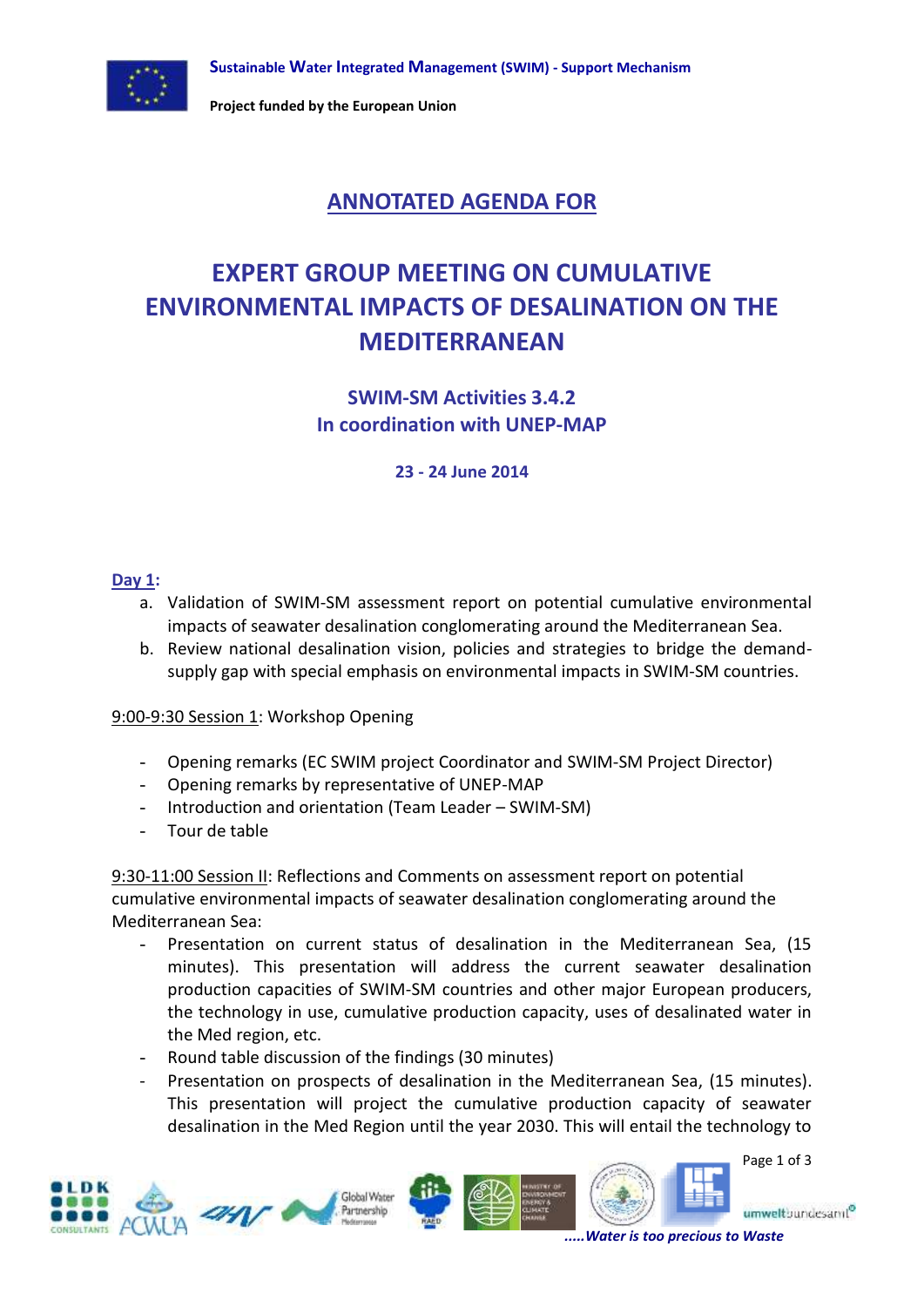

be used, the distribution by major producers, the prospect and factors that might influence the future of desalination in the future in the region.

Round table discussion of the findings (30 minutes)

#### 11:00-11:30 Coffee Break (30 minutes)

11:30-13:30 Session III: Reflections and Comments on assessment report on potential cumulative environmental impacts of seawater desalination conglomerating around the Mediterranean Sea:

- Presentation on environmental aspects on desalination in the Mediterranean Sea. (20 minutes). This presentation will address all environmental aspects associated with production of desalinated water including masses of pollutants discharged on a daily and yearly basis in the brine reject to the near-shores of the Mediterranean and volume of CO2 currently discharged and the projected emissions by the year 2030.
- Round table discussion of the findings (40 minutes)
- Presentation on potential environmental impacts, fate and transport of brine reject from desalination plants in the Mediterranean Sea, (20 minutes). This presentation will address the impacts, fate, transport, transformation, bioaccumulation and biomagnification of various pollutants in the nears-shore marine environment of the Mediterranean.
- Round table discussion of the findings (40 minutes)
- 13:30 14:30 Lunch Break (60 minutes)
- 14:30-15:30 Session III: Factors for opting to desalination in SWIM-SM countries.
	- Modality for assessing country needs (15 minutes). This presentation will address the recommended measures and recommended policies for communities to undertake before opting on seawater desalination.
	- Round table discussion of the findings (45 minutes)

15:30-17:30 Session IV: Review national desalination policies and strategies to bridge the demand-supply gap in SWIM-SM countries with a focus on associated environmental aspects. (Part 1) (Coffee to be served during session)

- Egypt: National desalination policies and strategy (15 minutes)
- Israel: National desalination policies and strategy (15 minutes)
- Lebanon: National desalination policies and strategy (15 minutes)
- Libya: National desalination policies and strategy (15 minutes)

Discussion and comments (45 minutes)